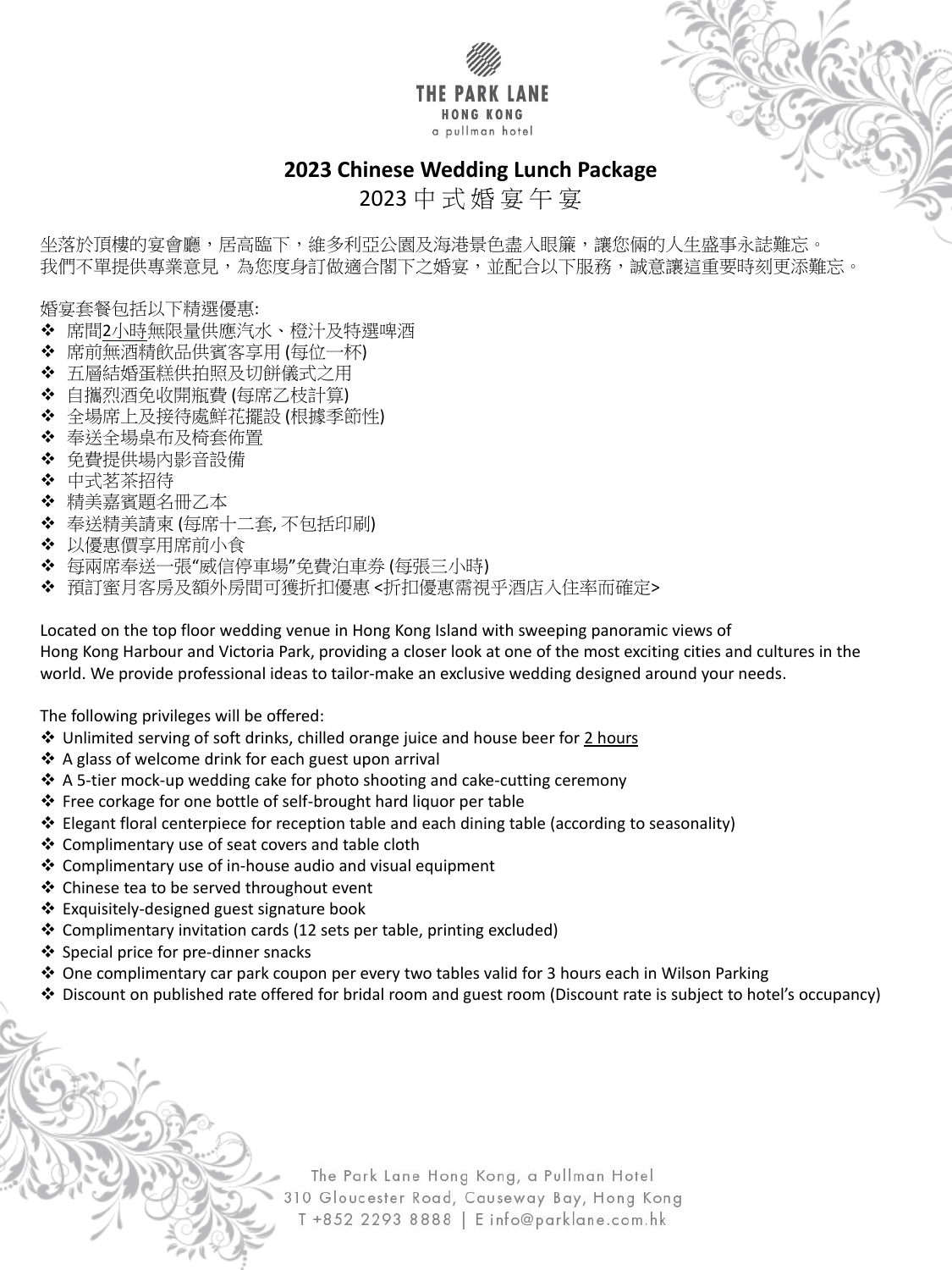



## 升級酒水套餐**:**

每席港幣400元升級至2小時無限量供應汽水、橙汁、特選啤酒及特選紅白餐酒

## **Beverage Enhancement Package:**

 HK\$400 per table of 10 - 12 persons for upgrading to unlimited serving of soft drinks, chilled orange juice, house beer, house red & white wines for 2 hours

條款及細則**:** 所有價格需另加一服務費 有效日期由2023年1月1日起至2023年12月30日 (不適用於2023年12 月 22, 24 - 26日) 只適用於下午二時三十分前

不同之宴會廳及佳期均設最低消費 菜單上的食材供應有可能受季節影響, 柏寧酒店保留最終決定權以更換同等價值之食材 優惠及價目如有任何更改,恕不另行通知 此優惠不可與其他推廣優惠、貴賓卡或折扣卷同時使用

查詢或預訂,請致電 (852) 2839 3332 或電郵至wedding@parklane.com.hk與宴會部聯絡

## **Terms & Conditions:**

All prices are subject to 10% service charge The above package is valid from 1 January to 30 December 2023 (Blackout date: 22, 24 - 26 December 2023) Above package is applicable until 2:30pm and before

A minimum Food & Beverage charge is applied on each venue and is subject to the date Seasonal ingredients on the menu may be subjected to change, depending on the availability. The Park Lane Hong Kong, a Pullman Hotel reserves the right to alter the above menu prices and items due to unforeseeable market price fluctuations and availability This package cannot be used in conjunction with other promotional offers, VIP cards or other discount voucher

For enquiries and reservations, please contact our Events Sales Office at (852) 2839 3332 or email to wedding@parklane.com.hk

> The Park Lane Hong Kong, a Pullman Hotel 310 Gloucester Road, Causeway Bay, Hong Kong T +852 2293 8888 | E info@parklane.com.hk